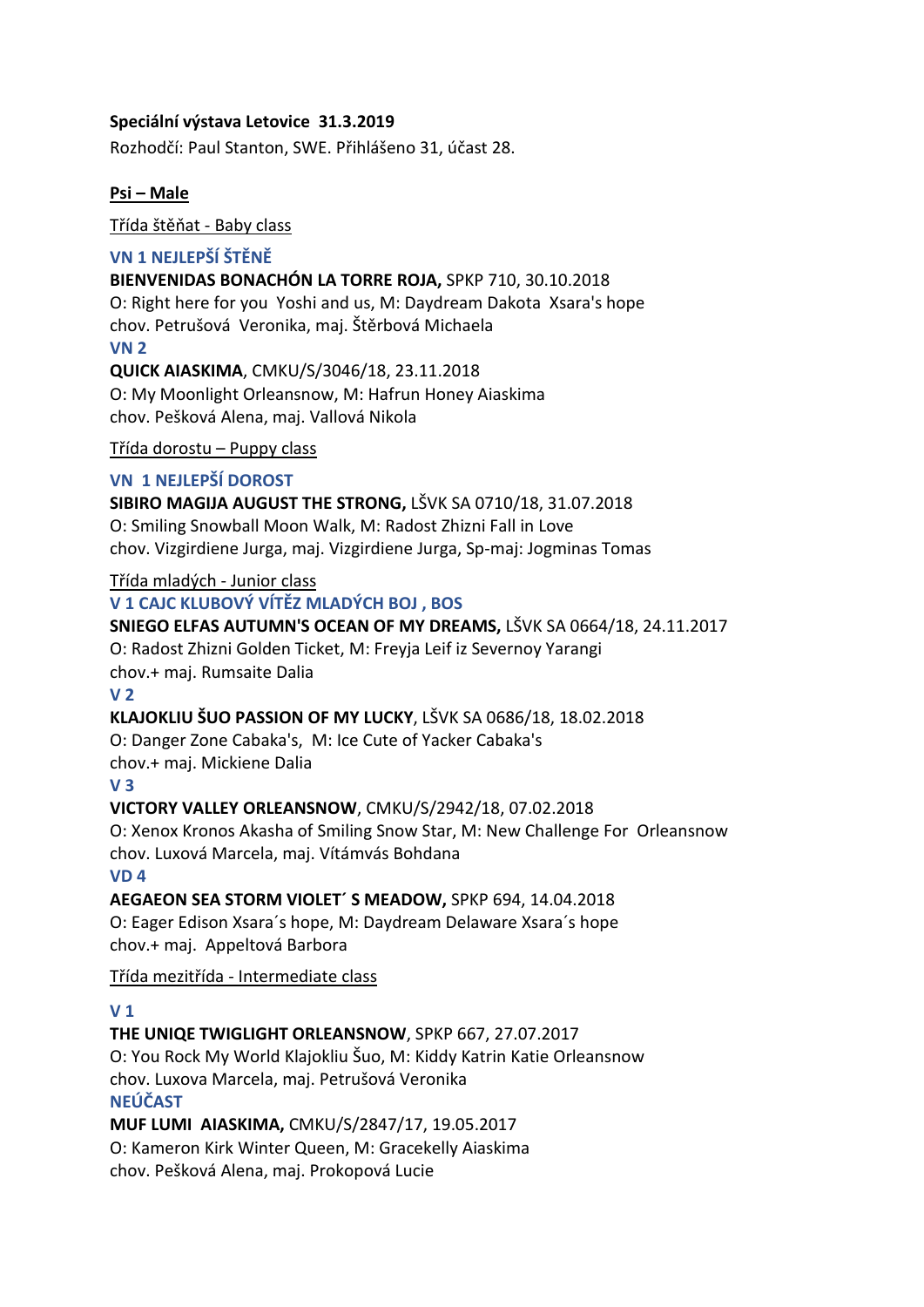# Třída otevřená - Open class

## **V 1 CAC**

**MOMO MATHIAS AIASKIMA**, CMKU/S/2846/17, SPKP 643 19.05.2017 O: Kameron Kirk Winter Queen, M: Gracekelly Aiaskima chov. Pešková Alena, maj. Jánošíková Martina **VD 2 FREDDY NIKO GOLD WARDEN**, CMKU/S/2699/16, 17.04.2016

O: Aklaro Heart Breaker for Orleansnow, M: All About Happy Carphatian white smile chov. Hrabcová Eva, maj. Hrbáčová Renáta, Sp-maj: Hrbáč Jiří

#### **VD 3**

**GREAT CHOICE CARPATHIAN WHITE SMILE**, PKR 16607/XV/17, 10.10.2017

O: Nikara Diamond Dancer, M: Radost Zhizni Incredible Heartbreaker chov. Henčelová Petra, maj. Frankowska Ewa

#### **VD 4**

# **SONATA ARCTICA UTGARD NEW DAIMONDSON**, PKR. V-24246, 20.08.2016

O: New Diamond Sonata Arctica of Chadhilla´s home, M: Lorelei v. Beverenkant chov. Dziuba Katarzyna, maj. Kubiak Andrzej

## Třída vítězů - Winner class

# **V 1 CAC NEJLEPŠÍ PES VÍTĚZ SPECIÁLNÍ VÝSTAVY**

**KLAJOKLIU ŠUO IRIS**, LŠVK Sa 0416/14, 03.09.2014 O: Moonlighter´s Running´and Laffin, M: White Aurora Kyra chov. + maj. Mickiene Dalia **V 2 RES CAC**

# **ELLAKI TIKIBARA,** CMKU/S/2532/14/16, 05.09.2014 O: Lireva's Royal Boschi Vecchi, M: Bella Mia Jamamba chov.+ maj. Janková Jaroslava

#### Třída čestná – Honour class

# **V 1 NEJLEPŠÍ Z ČESTNÉ TŘÍDY**

# **BASTION OF JOY CARPATHIAN WHITE SMILE**, SPKP 372, 20.05.2011,

O: Canadian Vidnavská záře Arctic Aivik, M: D-Blanche Xamba Yoshi and us chov.+ maj. Henčelová Petra, Ing.

# **Feny – Female**

#### Třída mladých - Junior class

#### **V 1 CAJC**

**SNIEGO ELFAS AUTUMN'S BEAUTY FOR MY SOUL,** LSVK SA 0661/18, 24.11.2017

O: Radost Zhizni Golden Ticket, M: Freyja Leif iz Severnoy Jarangy chov. Rumšaite Dalia, maj. Vizgirdiene Jurga

#### **V 2**

# **SAMOYEDS KENNEL FOR LOVE HONEYMOON,** CMKU/S/2994/-18/18, 17.03.2018,

O: Samoyeds Kennel For Love Elvis, M: Nox-Poli Xena chov. Danoljič Evica, maj. Jungrová Eva

# **VD 3**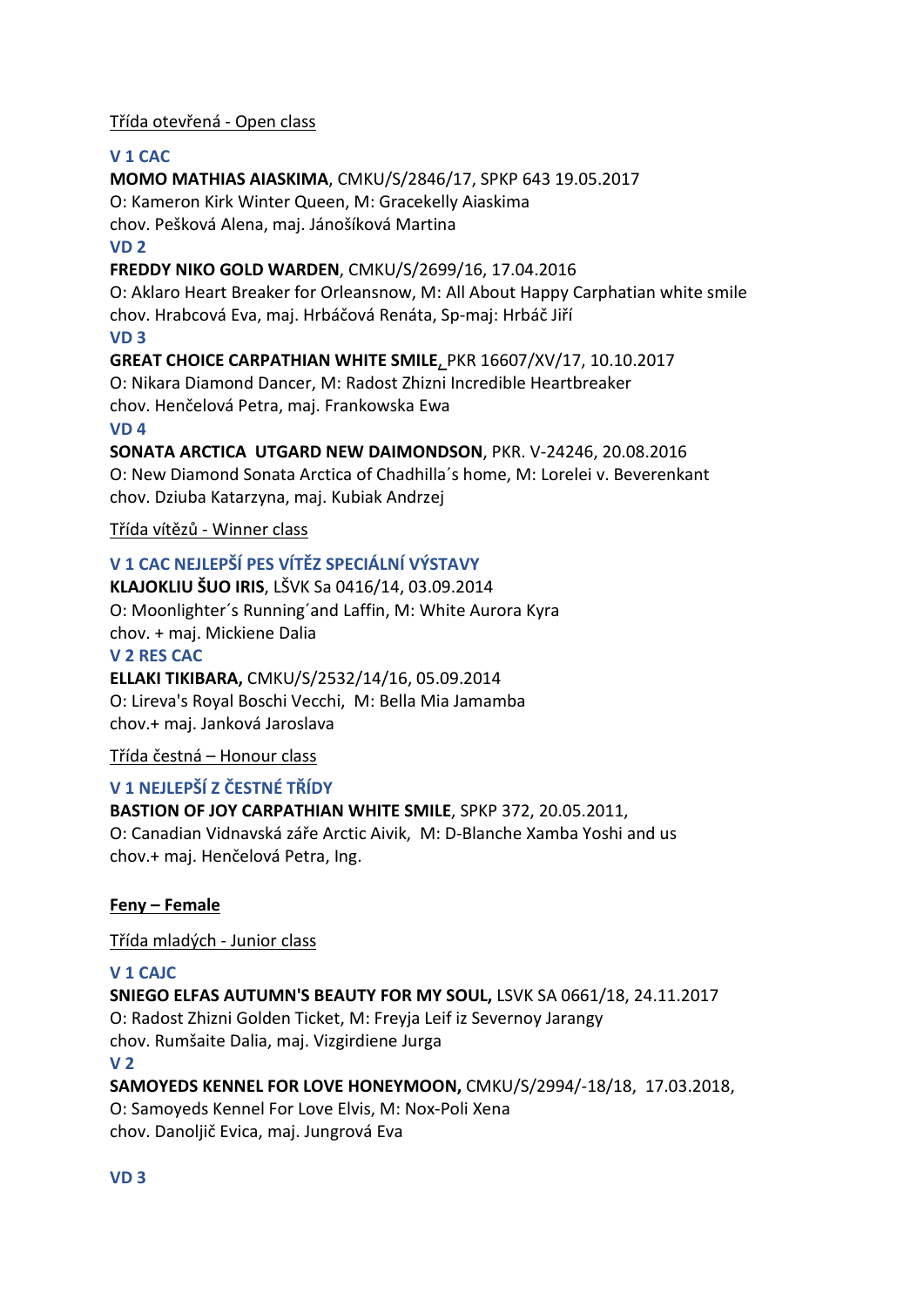## **AYRA ICY BLOSSOM VIOLET'S MEADOW,** CMKU/S/3002/-18/18, 14.04.2018

O: Eager Edison Xsara's hope, M: Daydream Delaware Xsara's hope chov. Benkovičová Paulína, maj. Jírová Barbora Rosalie **VD 4**

**ADELLE OF CLEO ARCTIC MENUET FCI,** PKR.V-26893, 13.03.2018 O: Sonata Arctica Brodver Snowstarson, M: Cleo of Nelly smile of love chov.+ maj. Kubiak Andrzej

#### **Neúčast**

**POLLIN FOR SONATA ARCTICA IZ DOMA SHER**, PKR.V-26561, 17.01.2018 O: Zhoffrey Yason Iz doma sher , M: Eyo Velichestvo Basileya Iz doma sher chov. Shmatchenkova Elena, maj. Kubiak Andrzej, Sp-maj: Dziuba Katarzyna

#### Mezitřída - Intermediate class

## **V 1 CAC 3.NEJLEPŠÍ FENA**

# **ATREVIDAS AMANÍTA LA TORRE ROJA,** SKP 652, 14.09.2017

O: Ocean Twilight Yoshi and Us, M: Daydream Dakota Xsara´s hope chov.+maj. Petrušová Veronika

#### **V 2 RES CAC**

**BEAUTY BAYLEY SAMOYED-DEVĚT MOSTŮ,** CMKU/S/2870/17, 12.07.2017 O: D-Tobi Tikibara, M: Doren Doe Sněhový zázrak chov. Hyblbauerová Marie, maj. Ďásková Jana

#### Třída otevřená - Open class

## **V 1 CAC**

**RADOST ZHIZNI FALL IN LOVE,** LŠVK Sa 71139, 01.04.2015 O: Radost Zhizni Ultimatum, M: Smiling Snowball I'm Your Jewel chov. Dombrovskaya Oksana, maj. Vizgirdiene Jurga **V 2 RES CAC**

#### **DAYDREAM DAKOTA XSARA'S HOPE**, SPKP 464/17, 08.01.2014

O: Sonata Arctica Brovder Snowstarson, M: Bea Sunshining chov. Múdra Emília, maj. Petrušová Veronika **V 3**

**GLAMOROUS MIRACLE CARPATHIAN WHITE SMILE**, SPKP 666, 10.10.2017 O: Diamond Dancer Nikara, M: Incredible Heart Breaker Radost Zhizni chov.+ maj. Henčelová Petra

Třída vítězů - Winner class

# **V 1 CAC, 1.NEJLEPŠÍ FENA, VÍTĚZ SPECIÁLNÍ VÝSTAVY, BOB**

**FABULOUS ELEANOR TIKIBARA,** CMKU/S/2865/17, 09.06.2017 O: Whitespirit Absalon, M: Ebygeil Tikibara chov. Janková Jaroslava, maj.Schejbal Jakub

### **V 2 RES CAC**

**DAYDREAM DELAWARE XSARA´S HOPE,** SPKP 465, 08.01.2014

O: Brodver Snowstarson Sonata Arctica, M: Bea Sunshining

chov. Múdra Emília, maj. Benkovičová Paulína

**V 3**

**SMILING SNOWBALL PURE CRYSTAL,** EST-04351/14, SPKP 499 15.10.2014 O: Russian Bear Smiling Snowball, M: I´m Your Illusion Smiling Snowball